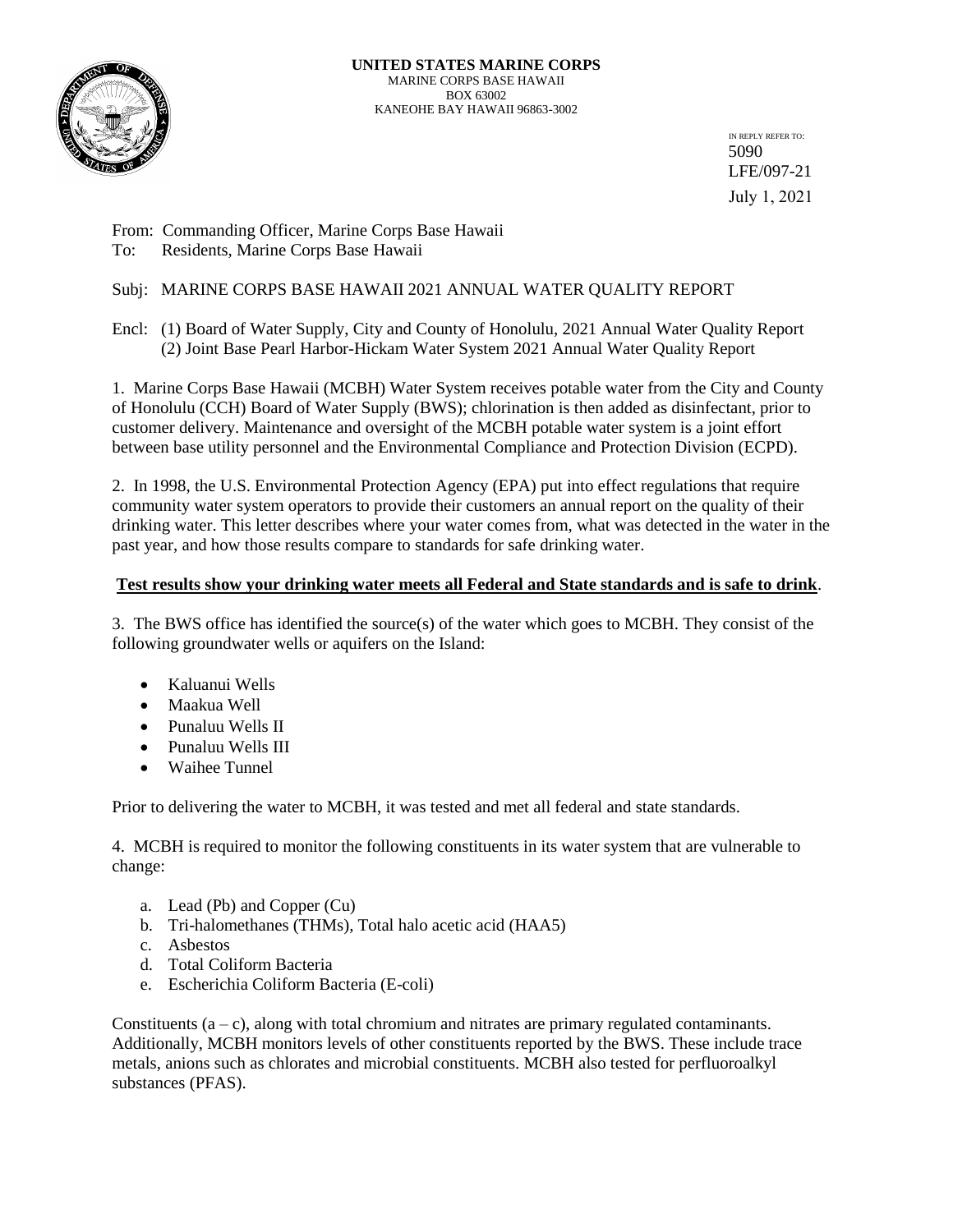Tables 1 and 2 below list the most recent testing results. The concentration amounts are expressed in terms of ppm or ppb as described below. For regulated substances (Table 1), allowable levels and goals are expressed in terms of Maximum Contaminant Level (MCL) and Maximum Contaminant Level Goals (MCLG) as described below. For unregulated substances (Table 2), the limits are expressed in terms of action levels or health advisories. Note that certain substances are monitored less frequently, as they are not expected to change significantly from year to year. If a substance is not listed, it was not detected.

| <b>Substance</b>  | <b>Sample</b> | Unit |       | Range      | <b>Allow</b> | Goal        | <b>Common Sources</b>             |
|-------------------|---------------|------|-------|------------|--------------|-------------|-----------------------------------|
|                   | Year          |      | Min   | <b>Max</b> |              |             |                                   |
| <b>TTHM</b>       | 2020          | ppb  | 1.80  | 2.30       | < 80         | <b>None</b> | Water disinfection byproduct      |
| HAA5              | 2020          | ppb  | ND    | ND         | < 60         | <b>None</b> | Water disinfection byproduct      |
| Total<br>Chromium | 2020          | ppb  | 1.2   | 2.5        | < 100        | 100         | Erosion of natural deposits       |
| <i>Nitrate</i>    |               |      |       |            |              |             |                                   |
|                   | 2020          | ppm  | 0.160 | 0.190      | < 10.0       | 10.0        | Rainfall & agricul-tural activity |
| <b>Barium</b>     | 2020          | ppb  | 0.003 | 0.006      | < 2.00       | 2.00        | Natural erosion                   |

**Table 1 - Regulated Substances, MCBH K-Bay** 

# **Cont., Table 1**

| <b>Substance</b> | <b>Sample</b><br>Year | Unit | 90 <sup>th</sup> Percentile<br><b>Reading</b> | <b>Allow</b> | # Samples<br><b>Above</b><br><b>Allow</b> | <b>Common Sources</b>  |
|------------------|-----------------------|------|-----------------------------------------------|--------------|-------------------------------------------|------------------------|
| Copper           | 2018                  | ppb  | 59                                            | < 1,300      |                                           | Corrosion of household |
| Lead             | 2018                  | ppb  | 5.66                                          | < 15         |                                           | plumbing systems       |

**Table 2 - Unregulated Contaminants, MCBH K-Bay** 

| <b>Substance</b> | <b>Sample</b> | Unit |       | Range      | <b>Health</b>   | <b>Common Sources</b>              |
|------------------|---------------|------|-------|------------|-----------------|------------------------------------|
|                  | Year          |      | Min   | <b>Max</b> | <b>Advisory</b> |                                    |
| Chromium-6       | 2020          | ppb  | 1.3   | 2.4        | 13.0            | Naturally and manmade<br>source    |
| <i>Strontium</i> | 2020          | ppm  | 0.046 | 0.19       | 4.00            | Naturally occurring<br>trace metal |
| Vanadium         | 2020          | ppb  | 7.2   | 10.0       | 21.0            | Naturally occurring<br>trace metal |

5. The rules require that MCBH report on cryptosporidium, radon and any other relevant contaminants. Cryptosporidium is associated with surface water sources, whereas MCBH only receives potable ground water. There is currently no federally-enforced drinking water standard for radon. Detailed information on the sampling and analytical results can be obtained from Richard Mestan, MCBH ECPD, [richard.mestan@usmc.mil,](mailto:richard.mestan@usmc.mil) (808) 257-3694.

6. Educational Information:

As discussed, potable water supplied to MCBH comes from groundwater sources managed by the BWS. As water travels both above and below ground, it can come in contact with naturally and/or manmade substances. In some cases naturally occurring radioactive material can be dissolved in water. Substances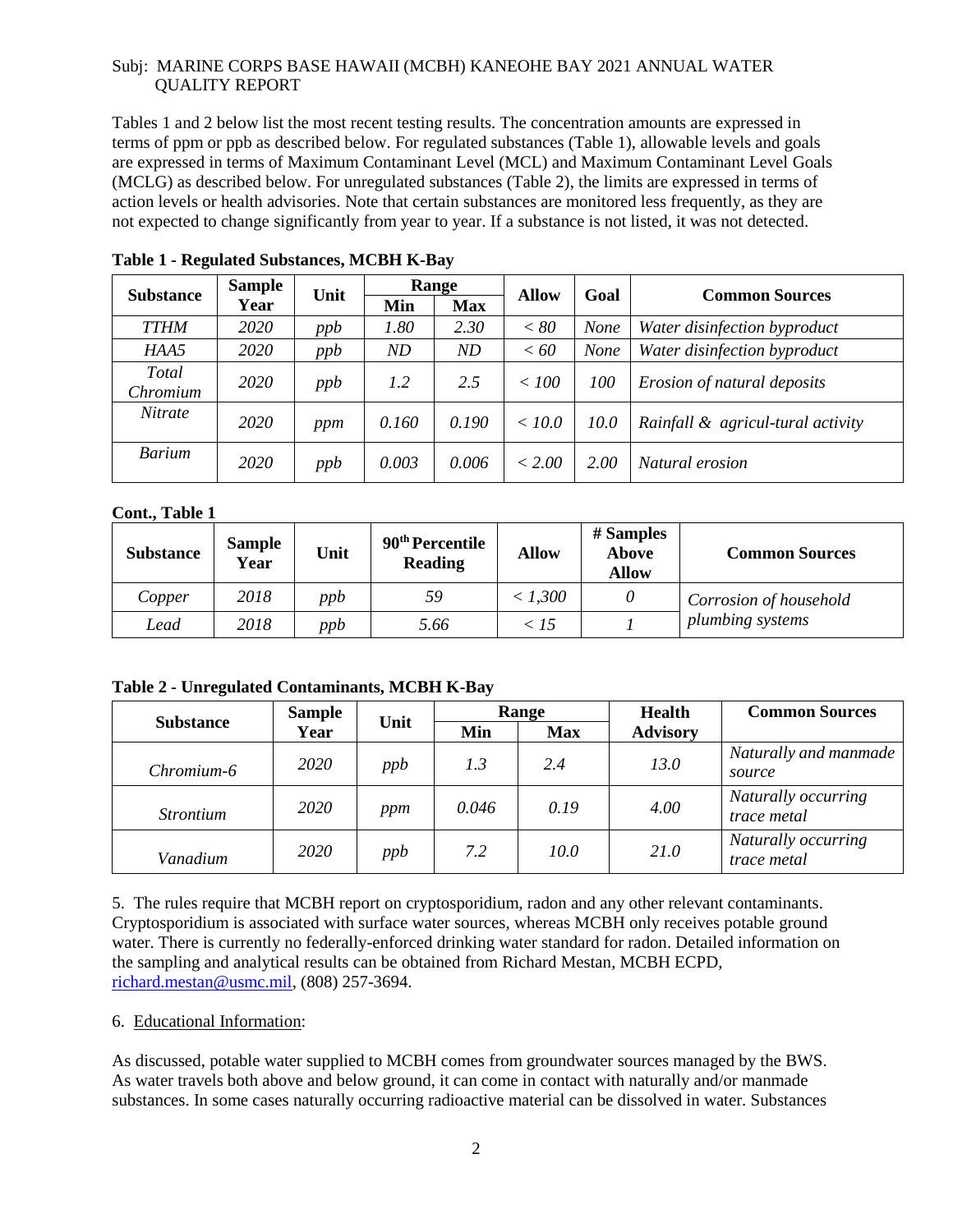from human activity are usually considered as a contaminant by virtue of its nature or amount. These include:

- a. Viruses and bacteria, which may come from sewage treatment plants, septic systems, livestock, and wildlife.
- b. Salts and metals, which can be natural or may result from storm runoff, wastewater discharges, and farming.
- c. Organic chemicals, which originate from industrial processes, petroleum processes, petroleum production, gas stations, storm runoff and septic systems.
- d. Radioactive substances, which can be naturally occurring.
- e. Pesticides and herbicides, which can come from a variety of sources such as agriculture, urban storm water runoff, and residential uses.

The EPA Safe Drinking Water Act (SDWA) assigns regulatory standards to water contaminants based on human health, while the Food and Drug Administration (FDA) establishes limits for contaminants in bottled water. Some people may be more vulnerable to contaminants in drinking water than the general population. These include individuals with compromised immune systems and infants. More information about health risks associated with contaminants can be obtained by accessing the EPA's drinking water web site [\(www.epa.gov/safewater/\)](http://www.epa.gov/safewater/).

The MCBH Public Water System (PWS) is responsible for providing high quality drinking water and is in compliance with EPA action level standards for lead. Lead is a toxic metal that can accumulate in the body upon exposure and is harmful to human health. Pregnant women, infants, children, and adults could experience various health problems if drinking water containing lead above action levels is consumed regularly. Examples of potential health effects are as follows:

Pregnant women: -Reduced fetus growth -Premature birth

Children, infants, fetuses:

-Damage to nervous system -Physical and Mental development impairments -Impaired formation and function of blood cells

Adults:

-Kidney function impairment -Increased blood pressure and incidence of hypertension -Reproductive problems

Lead detected in drinking water is most often attributed to materials and components associated with service lines and home plumbing. If you are concerned about lead in your drinking water, you may wish to have your water tested. Information on lead in drinking water, testing methods, and steps you can take to minimize exposure, are available at [http://www.epa.gov/safewater/lead.](http://www.epa.gov/safewater/lead)

# 7. EPA Issued Drinking Water Health Advisories for Per- and Polyfluoroalkyl Substances (PFAS):

Per- and polyfluoroalkyl substances (PFAS) are a group of man-made chemicals that includes PFOA, PFOS, Gen-X, and many other chemicals. The EPA has established health advisories for PFOA and PFOS based on the agency's assessment of the latest peer-reviewed science to provide drinking water system operators, and state, tribal and local officials who have the primary responsibility for overseeing these systems, with information on the health risks of these chemicals, so they can take the appropriate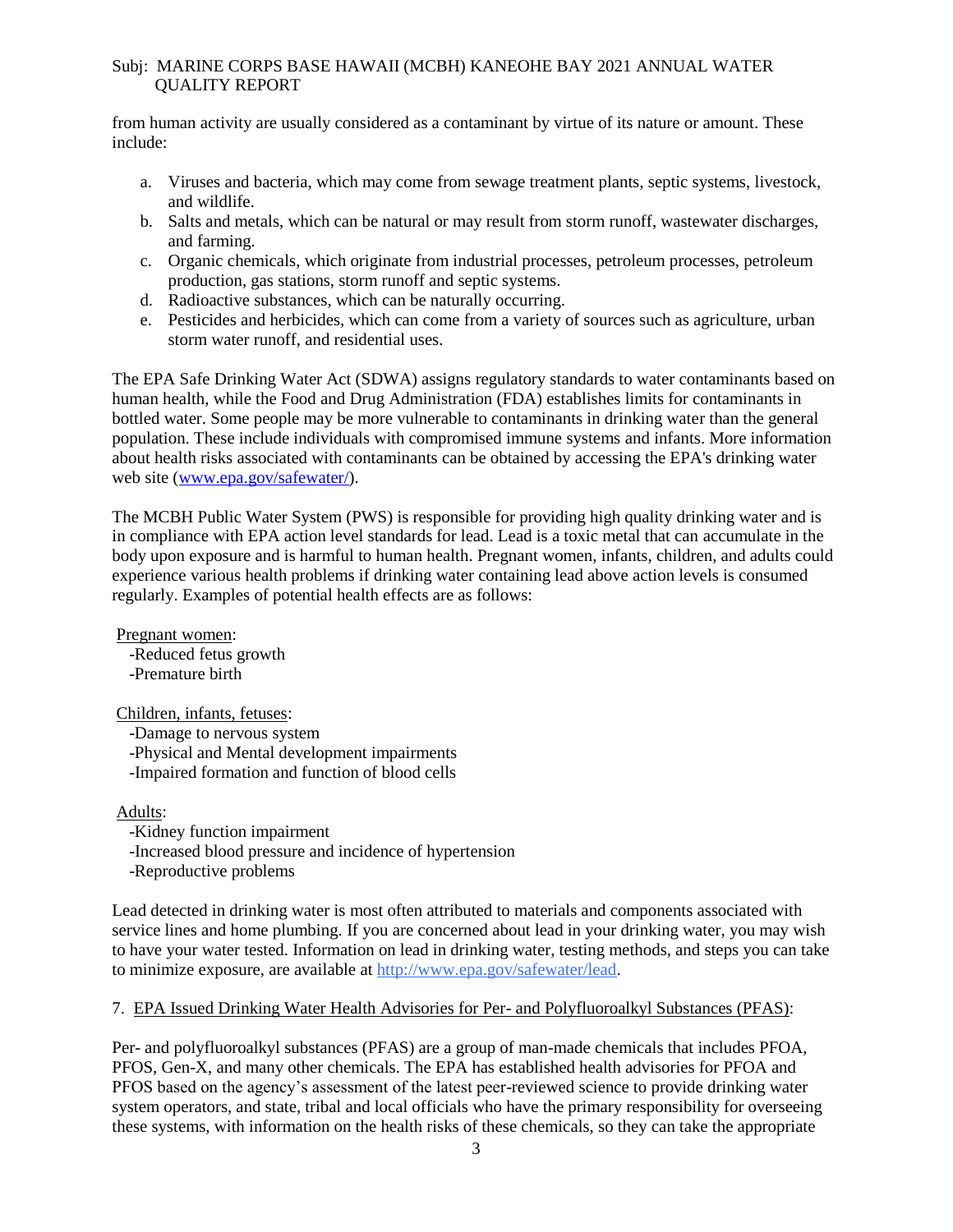actions to protect their residents. The EPA is committed to supporting state and public water systems as they determine the appropriate steps to reduce exposure to PFOA and PFOS in drinking water.

To provide Americans, including the most sensitive populations, with a margin of protection from a lifetime of exposure to PFOA and PFOS from drinking water, the EPA has established the health advisory levels at 70 parts per trillion.

PFAS in AFFF (Aqueous Film Forming Foam) has historically been used on MCBH in firefighting training and response. The historic use of AFFF on MCBH does not pose a threat to MCBH drinking water; all water used on base comes from the City and County of Honolulu (off-installation).

# MCBH Sampling:

MCBH Facilities conducted independent sampling for PFAS in the drinking water system. Samples of drinking water entering the distribution system were collected on 30 November 2020 for analysis. **PFAS was NOT DETECTED in MCBH drinking water**.

8. A source water assessment for the CCH wells serving MCBH Kaneohe Bay was completed in 2003 and is available from MCBH ECPD. MCBH does not conduct public meetings about the drinking water system, however questions regarding the MCBH Annual Water Quality Report can be directed to MCBH ECPD, Attention Major Hart, Director, 257-5640 or Ed Zuelke, Compliance Chief, 257-7142.

# 9. Resolution of Deficiencies:

In 2020, the Hawaii Department of Health (HDOH) Safe Drinking Water Branch (SDWB), conducted a sanitary survey at MCBH. Three significant deficiencies were found, which were not corrected by the end of the calendar year (i.e.12-31-20). For this reason they are included in this report, along with documentation of their resolution0 below;

Deficiency 1 - Tank 1519: Remove piece of gasket or construction material observed on the bottom of the tank.

Resolution – HDOH approved a plan to empty the tank and remove the object by 2/12/21. This was completed 1/26/21.

Deficiency 2 - Tank 4087: HDOH found center vent louvers and inside mesh screens to be significantly deteriorated. A recommendation was made to either refurbish or replaced with a better design (i.e. given the harsh and windy sea spray conditions). This was likely contributing to particulate matter and discoloration (sheen) observed on the tank surface.

Resolution – HDOH approved a plan with a completion date of 3/15/21 to purchase a new vent to replace the existing one. MCBH completed the replacement of the vent and received HDOH approval on 3/12/21.

Deficiency 3 - Tank 4087: HDOH determined a need to remove or refurbish both conduit connections at exterior level gage location on the roof of the tank.

Resolution – HDOH approved a plan to correct the deficiency and MCBH completed these repairs on 1/25/21.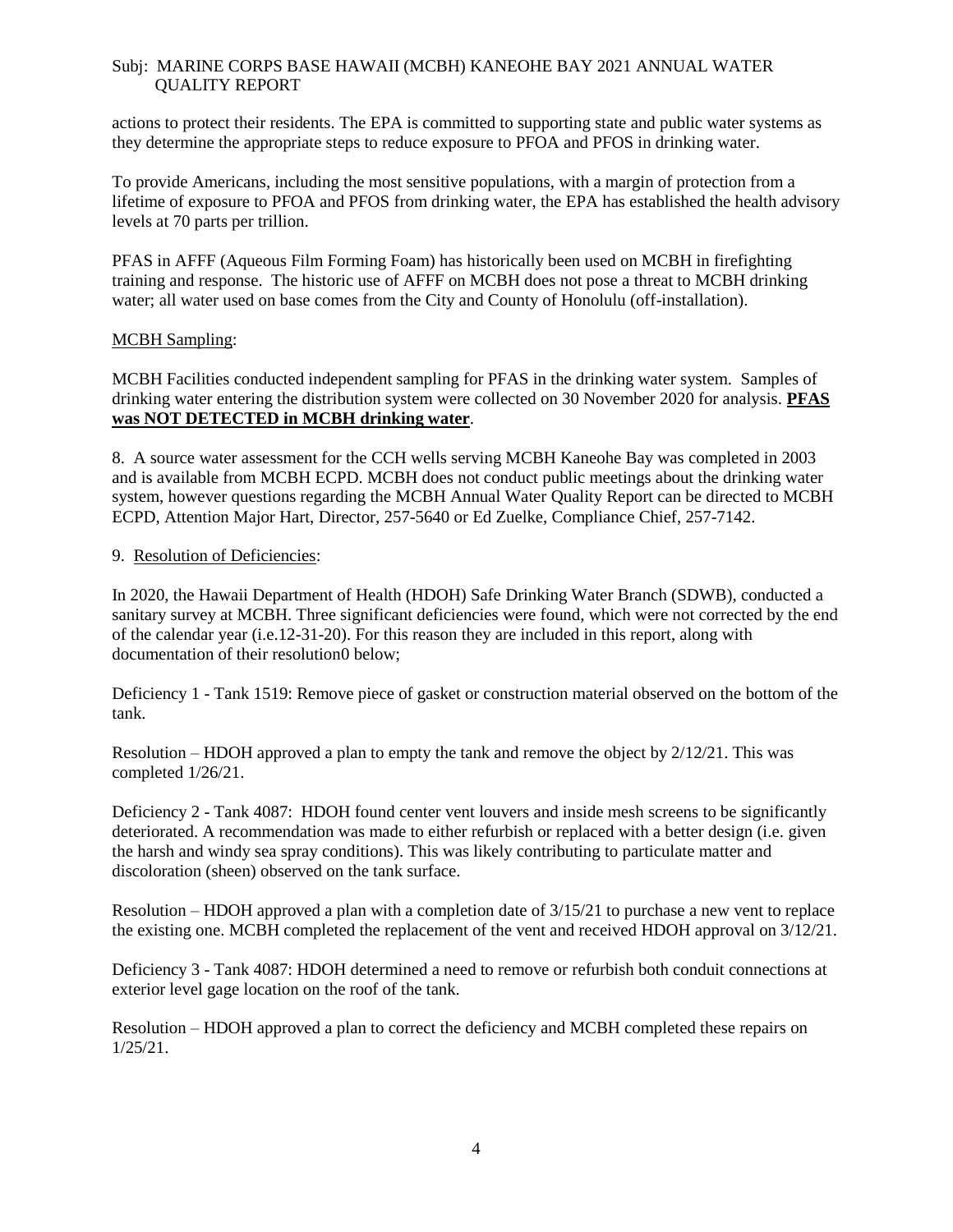# 10. Definitions:

**< -**"less than"

**CFU/100ml** - Colony forming units per 100 milliliters of water sample.

**Health Advisory -** An estimate of acceptable drinking water levels for a chemical substance based on health effects information. Health advisory is not a legally enforceable standard.

**LRAA** - Locational running annual average is the average of sample analytical results for samples taken at a particular monitoring location during the previous four calendar quarters.

**MCL – Maximum Contaminant Level** - The highest level of a contaminant that is allowed in drinking water. MCLs are set as close to the MCLGs as feasible using the best available treatment technology.

**MCLG - Maximum Contaminant Level Goal** - The level of a contaminant in drinking water below which there is no known or expected risk to health. MCGLs allows for a margin of safety.

**MRDL** - Maximum residual disinfectant level. The highest level of a disinfectant allowed in drinking water.

**MRDLG** - Maximum residual disinfectant level goal. The level of a drinking water disinfectant below which there is no known or expected risk to health.

**ND** - Not Detected.

**PFAS** - Per- and polyfluoroalkyl substances (PFAS) are a group of man-made chemicals that includes

PFOA, PFOS, GenX, and many other chemicals. PFAS is found in firefighting foam, Aqueous Film Forming Foam (AFFF).

**ppb** - Parts per billion or micrograms per liter of water sample.

**ppm** - Parts per million or milligrams per liter of water sample.

**ppt** - parts per trillion or nanograms per liter of water sample.

HART.JEFFRY.P.1 Digitally signed by 242350568

HART.JEFFRY.P.1242350568 Date: 2021.09.15 08:23:36 -10'00'

J. P. Hart Major, U. S. Marine Corps Director, Environmental Compliance and Protection Division By direction of the Commanding Officer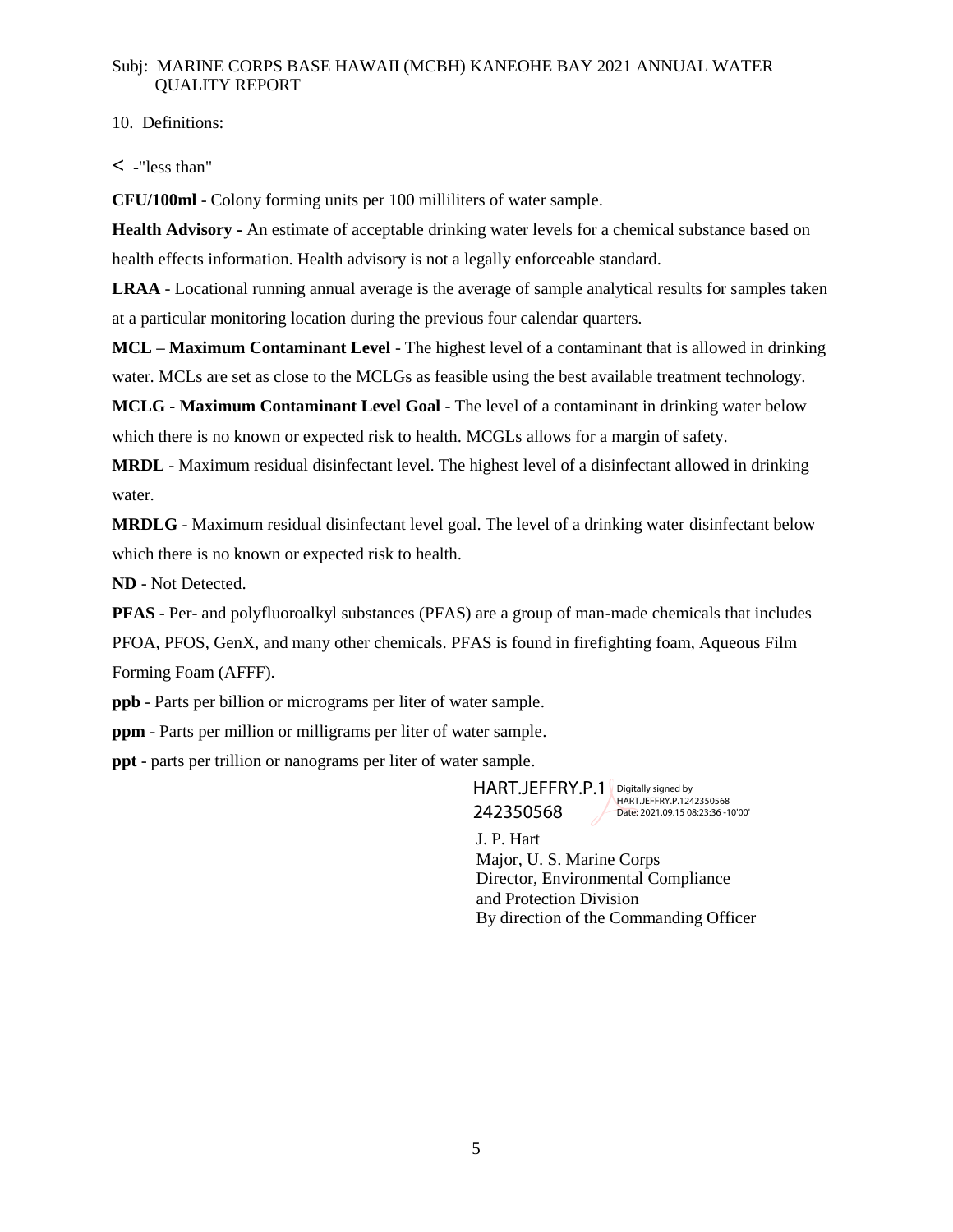# WATER **QUALITY** REPORT 2 0 2 1 A N N U A L

Federal and state law requires testing your drinking water for many different types of contaminants.

This report contains test results showing your water is safe to drink and meets all federal and state requirements. If a contaminant is **not listed**, then it was not detected. .



Federal and state law requires testing your drinking water for many different types of contaminants. Below is a complete list.

# Regulated Primary Contaminants

| Acrylamide            | 2,4-D            |
|-----------------------|------------------|
| Alachlor              | Dalap            |
| Alpha emitters        | Di (2-           |
| Antimony              | Dibro            |
| Arsenic               | o-Dic            |
| Asbestos (>10 micron) | p-Dic            |
| Atrazine              | $1,2-Di$         |
| <b>Barium</b>         | 1,1-Dic          |
| Benzene               | $cis-1,2$        |
| Beryllium             | trans-           |
| Beta/photon emitters  | Dichlo           |
| <b>Bromate</b>        | $1,2-Di$         |
| Cadmium               | Dinos            |
| Carbofuran            | Dioxir           |
| Carbon tetrachloride  | $Di(2-\epsilon)$ |
| Chlordane             | Diqua            |
| Chlorite              | Endot            |
| Chlorobenzene         | Endri            |
| Chromium (total)      | Epich            |
| Copper                | Ethyll           |
| Cyanide               | <b>Ethyle</b>    |

Dalapon Di (2-ethylhexyl)adipate Dibromochloropropane (DBCP) o-Dichlorobenzene p-Dichlorobenzene 1,2-Dichloroethane 1,1-Dichloroethylene cis-1,2-Dichloroethylene rans-1,2-Dichloroethylene Dichloromethane 1,2-Dichloropropane (DCP) Dinoseb Dioxin Di(2-ethylhexyl)phthalate )iquat Endothall Endrin Epichlorohydrin Ethylbenzene Ethylene dibromide (EDB)

Fecal coliform Fluoride Glyphosate Haloacetic Acids (HAA5) Heptachlor Heptachlor epoxide Hexachlorobenzene Hexachlorocyclopentadiene Lead Lindane Mercury (total) Methoxychlor Nitrate (as N) Nitrite (as N) Oxamyl (Vydate) PCBs Pentachlorophenol Picloram Polyaromatic hydrocarbons [benzo(a) pyrene] Radium 226 + 228

Selenium Simazine Styrene Tetrachloroethylene (PCE) Thallium **Toluene** Total coliform Total Trihalomethanes (TTHMs) **Toxaphene** 2,4,5-TP 1,2,4-Trichlorobenzene 1,1,1-Trichloroethane 1,1,2-Trichloroethane Trichloroethylene (TCE) 1,2,3-Trichloropropane (TCP) **Turbidity** Uranium Vinyl chloride Xylenes (total)

# Unregulated Contaminants

| Boron            | Chlorodifluoromethane        | Manganese                        | Strontium |
|------------------|------------------------------|----------------------------------|-----------|
| Bromacil         | Chromium, hexavalent         | Methyl t-Butyl Ether (MTBE)      | Vanadium  |
| <b>Bromoform</b> | DCPA Mono/Di-acid degradates | Perfluorooctanoic acid (PFOA)    |           |
| 1-Butanol        | <b>Dieldrin</b>              | and perfluorohexanesulfonic acid |           |
| Chlorate         | HAA6Br                       | (PFHxS)                          |           |
| Chloride         | HAA9                         | Sodium                           |           |

**Measurements** in this report, one part per million (ppm) is the same as one milligram of the substance in one liter of water (mg/L). To put this into perspective, one part per million is approximately one second in 11.5 days. One part per billion (ppb) is even smaller! – about 1 second in 31.7 years.



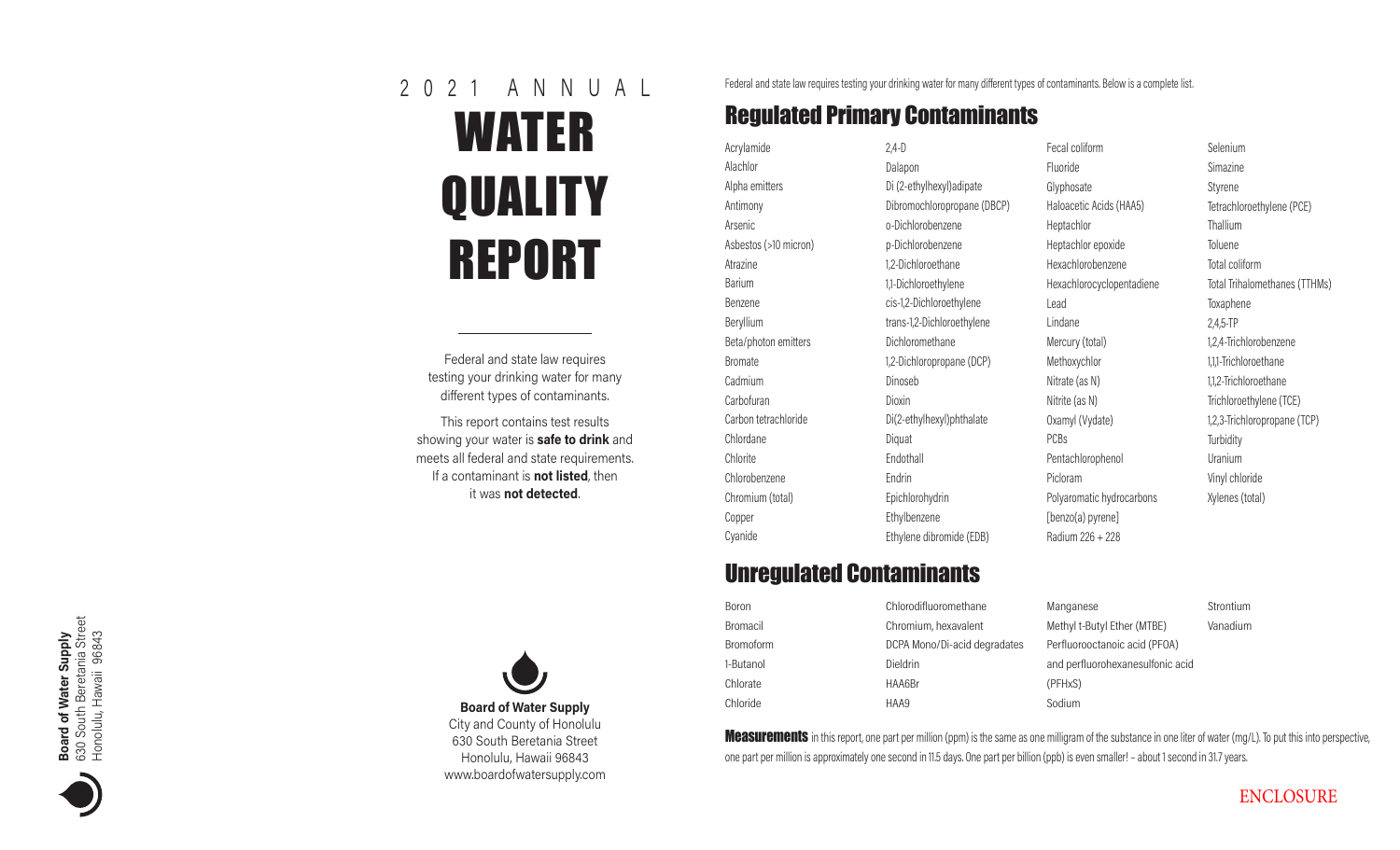**HAA6Br** are disinfection byproducts that are formed when chlorine is added to disinfect drinking water react with naturally occurring organic and inorganic matter present in water. The six brominated haloacetic acids (HAA6Br) are Bromochloroacetic Acid, Bromodichloroacetic Acid, Dibromoacetic Acid, Dibromochloroacetic Acid, Monobromoacetic Acid, and Tribromoacetic Acid. HAA6Br is currently being tested and reported under the Fourth Unregulated Contaminant Monitoring Rule (UCMR4). The purpose of UCMR4 is to collect data on contaminants that may be present in drinking water. The United States Environmental Protection Agency then uses this information to decide if changes to the regulations are needed.

HAA9 are disinfection byproducts that are formed when chlorine or chloramine is added to disinfect drinking water react with naturally occurring organic and inorganic matter present in water. The nine haloacetic acids (HAA9) are Bromochloroacetic Acid, Bromodichloroacetic Acid, Chlorodibromoacetic Acid, Dibromoacetic Acid, Dichloroacetic Acid, Monobromoacetic Acid, Monochloroacetic Acid, Tribromoacetic Acid, and Trichloroacetic Acid. HAA9 is currently being tested and reported under the Fourth Unregulated Contaminant Monitoring Rule (UCMR4). The purpose of UCMR4 is to collect data on contaminants that may be present in drinking water. The United States Environmental Protection Agency then uses this information to decide if changes to the regulations are needed.

Haloacetic Acids (HAA) and Total Trihalomethanes (TTHMs)[such as bromoform, bromodichloromethane, and dibromochloromethane] are by-products of drinking water chlorination.

Heptachlor epoxide is an organic chemical formed by the chemical and biological transformation of heptachlor in the environment. Heptachlor was once used as a non-agricultural insecticide. Heptachlor and its epoxide adsorbs strongly to soil.

Lead–If present, elevated levels of lead can cause serious health problems, especially for pregnant women and young children. Lead in drinking water is primarily from materials and components associated with service lines and home plumbing. BWS is responsible for providing high quality drinking water, but cannot control the variety of materials used in plumbing components. When your water has been sitting for several hours, you can minimize the potential for lead exposure by flushing your tap for 30 seconds to 2 minutes before using water for drinking or cooking. If you are concerned about lead in your water, you may choose to have your water tested by contacting private laboratories that are certified by the State for doing drinking water analyses. Information on lead in drinking water, testing methods, and steps you can take to minimize exposure is available from the Safe Drinking Water Hotline or at http://www.epa.gov/safewater/lead.

Manganese is a naturally-occurring element that can be found ubiquitously in the air, soil, and water. It is also used in the manufacturing of steel alloys, ceramics, glass, and as a food additive. The United States Environmental Protection Agency secondary drinking water maximum contaminant limit (SMCL) for manganese is 0.05 milligrams per Liter (50 parts per billion). Concentrations in water above the SMCL may create black to brown color staining and a bitter metallic taste.

Methyl t-Butyl Ether (MTBE) is used in gasoline to reduce auto emissions. **Nitrate** (as nitrogen) occurs naturally in groundwater. According to EPA,

nitrates may come from runoff from fertilizer use or leaching from septic tanks, sewage, or erosion of natural deposits. Nitrate in drinking water at levels above 10 parts per million (ppm) is a health risk for infants of less than six months of age. High nitrate levels in drinking water can cause blue baby syndrome. Nitrate levels may rise quickly for short periods of time because of rainfall or agricultural activity. If you are caring for an infant, you should ask for advice from your health care provider if the nitrate level is between 5 to 10 ppm.

Nitrite (as nitrogen) occurs naturally in groundwater. According to EPA, nitrites may come from runoff from fertilizer use or leaching from septic tanks, sewage, or erosion of natural deposits. Nitrite levels in drinking water in excess of the MCL could cause serious illness or be fatal to infants below the age of six months.

Perfluorooctanoic acid (PFOA) and perfluorohexanesulfonic acid (PFHxS) are chemicals known as perfluoroalkyl substances (PFAS) that have been used extensively in consumer products such as carpets, clothing, fabrics for furniture, paper packaging for food, and other materials (for example, cookware) designed to be waterproof, stain-resistant or non-stick. They have been used in fire-retarding foam and can be found in food packaging, consumer products, house dust, and drinking water.

Radium occurs naturally in groundwater from the erosion of natural deposits.

Radon is a naturally-occurring radioactive substance found everywhere on earth. It is a colorless, odorless gas produced from the natural decomposition of uranium. Because radon is a gas, it can move from water to the air in the course of dishwashing, showering, and other water-using activities. In the atmosphere, radon is harmless because it is diluted. However, in enclosed spaces such as basements, radon levels can build up. Appropriate ventilation is the best way to prevent indoor air accumulation of radon.

Selenium is found in discharge from petroleum and metal refineries. erosion of natural deposits, and discharge from mines.

Simazine may occur from herbicide runoff.

Sodium is a common element in the environment that occurs widely in soils, plants, water, and foods. It is also found in personal care products, foods, nutritional supplements, and medications.

**Strontium** is an alkaline earth metal that occurs naturally in the environment. Air, dust, soil, foods, and drinking water all contain small amounts of strontium. Ingestion of small amounts of strontium is not harmful. According to EPA, strontium levels more than 4000 parts per billion per day may lead to negative health effects. There is no evidence that drinking water with trace amounts of naturally-occurring strontium is harmful.

**Sulfates** are naturally occurring substances that are found in minerals, soil, and rocks. They are present in ambient air, groundwater, plants, and food. The principal commercial use of sulfate is in the chemical industry. Sulfates are discharged into water in industrial wastes and through atmospheric deposition. According to the United States Environmental Protection Agency, studies suggest sulfate levels more than 500 mg/L can act as a mild laxative.

**Tetrachloroethylene** (PCE) is used in dry cleaning, textile processing

and as a degreaser. It can be discharged from factories and dry cleaners. Total coliform bacteria are naturally present in the environment.

**Trichloroethylene** (TCE) is an organic chemical that may come from metal degreasing sites and other factories.

1,2,3-Trichloropropane (TCP) is an organic chemical formerly used as a soil fumigant in agriculture and as a gasoline additive. It has been found in a number of wells in Central Oahu.

Uranium occurs from the erosion of natural deposits.

Vanadium is a metal that naturally occurs in many different minerals and in fossil fuel deposits. Exposure to vanadium is very common, as it is a naturally occurring element that is found in many parts of the environment including at low levels in many foods. According to EPA, levels more than 21 parts per billion per day may lead to negative health effects. There is no federal drinking water standard for vanadium at this time.

# Where Can I Get More Information?

Visit our website at boardofwatersupply.com or call Erwin Kawata at (808) 748-5080. You can also reach us by e-mail at contactus@hbws.org.

For information about the following topics, call:

# Environmental Protection Agency

| Federal drinking water regulations, health effects |  |
|----------------------------------------------------|--|
|----------------------------------------------------|--|

|--|--|

# Board of Water Supply

| Microbiology testing/chlorine taste (808) 748-5850 |  |
|----------------------------------------------------|--|
|                                                    |  |

# State Department of Health

State and Federal drinking water standards, Hawaii drinking water monitoring/compliance, health effects

Safe Drinking Water Branch.............................. (808) 586-4258

# How Can I Get Involved?

The Board meets at 2:00 p.m. on the fourth Monday of each month at the Board of Water Supply, 630 South Beretania Street, Honolulu, Hawaii. You are invited to participate in these meetings. For copies of Board meeting schedules and minutes, call (808) 748-5061 or visit www.boardofwatersupply.com.



Board of Water Supply 630 South Beretania Street • Honolulu, HI 96843 www.boardofwatersupply.com

# 2 0 2 1 A N N U A L

# WATER **QUALITY** REPORT

Supplemental Information

A separate report, containing the results of tests performed on samples of your water, accompanies this Supplemental Information.



Board of Water Supply City and County of Honolulu 630 South Beretania Street • Honolulu, HI 96843 www.boardofwatersupply.com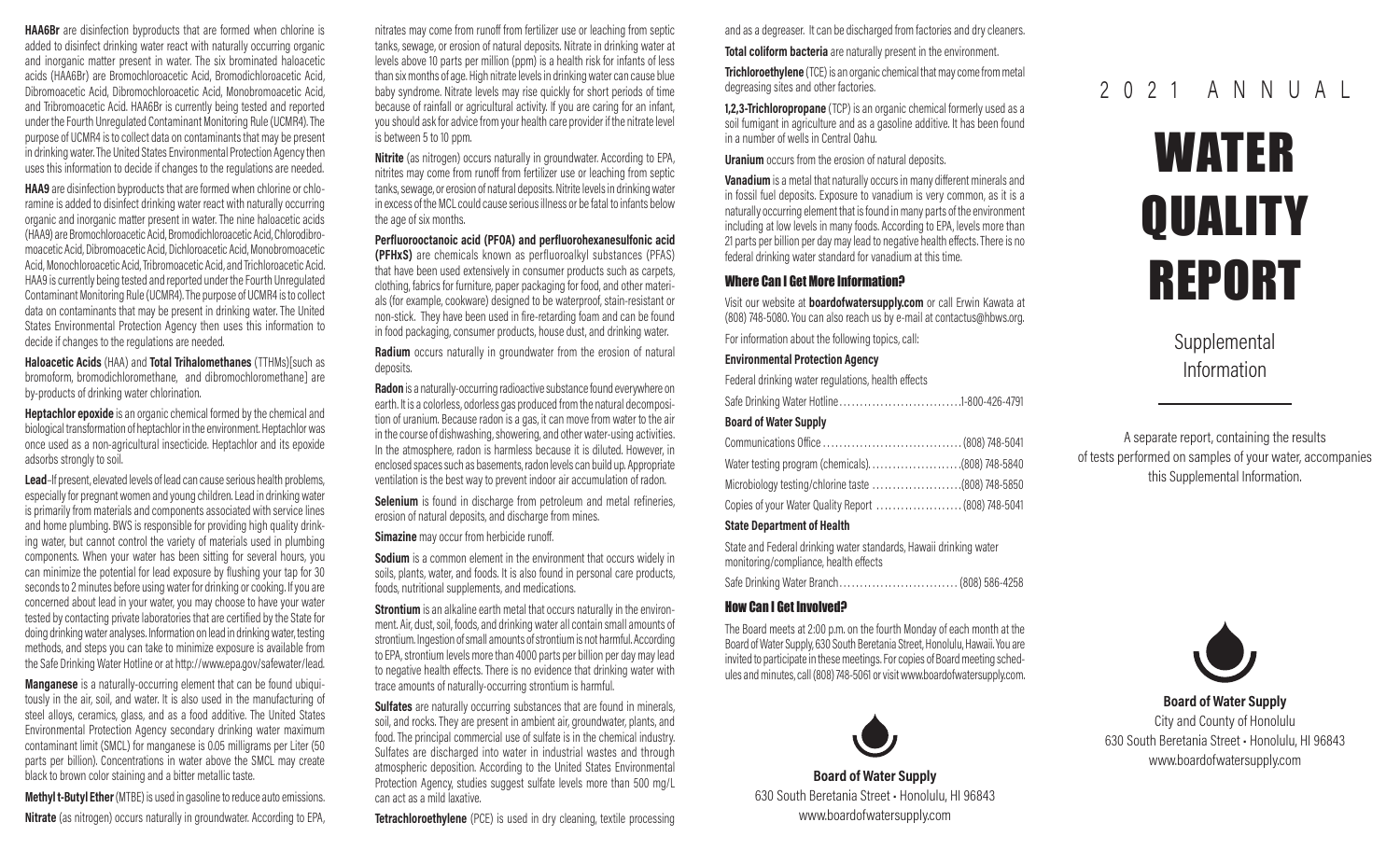# Is My Drinking Water Really Safe?

Yes, we take our responsibility to provide safe drinking water very seriously. Like you, we drink the same water and share the same concerns about its quality. Islandwide, the Board of Water Supply (BWS) operates over 94 water sources that are located among nine different water regions. Your tap water generally comes from those sources located within your area and not from all 94. The report shows the name of the source(s) serving your area and the region it is located in.

Each year, these sources and systems are tested for more than 80 different types of contaminants by the BWS.

The sources serving your area did not contain any of the listed contaminants except for the ones shown on the report. In all cases, the amounts found are fully compliant with the standards for safe drinking water.

# Drinking Water Standards and Testing

In order to ensure that tap water is safe to drink, the Environmental Protection Agency (EPA) prescribes regulations which limit the amount of certain contaminants in water provided by public water systems. The Food and Drug Administration (FDA) regulations establish limits for contaminants in bottled water which must provide the same protection for public health. A contaminant is any substance that may pose a potential health concern if present in very large quantities.

The regulations require testing tap water for many different categories of contaminants. One category is the regulated or primary contaminants. Each has a maximum contaminant goal and maximum contaminant level. The Maximum Contaminant Level Goal (MCLG) is the level of a contaminant in drinking water below which there is no known or expected risk to health. MCLGs allow for a margin of safety. The **Maximum Contaminant Level** (MCL) is the highest level of a contaminant that is allowed in drinking water. This limit is the standard for safe drinking water and is set by federal and/ or state health agencies. MCLs are set as close to the MCLGs as feasible using the best available treatment technology.

The regulations also have testing requirements for certain unregulated contaminants. Health agencies generally do not specify MCLs or MCLGs for unregulated contaminants. However, they may establish an **action level** which is the concentration of a contaminant which, if exceeded, triggers treatment or other requirements that a water system must follow.

The rules also require testing the water in the distribution system (for trihalomethanes and coliform bacteria) and at the consumer's tap (for lead and copper).

Each contaminant category has its own monitoring frequency established by regulation. The testing is performed either annually, every two years or every three years as determined by federal and state drinking water regulations.

# Where Does My Water Come From?

The sources of drinking water (both tap water and bottled water) include rivers, lakes, streams, ponds, reservoirs, springs, and wells. On Oahu, drinking water begins as rain falling over the Koolau and Waianae Mountain

ranges. Because volcanic rock is porous, much of this rain is naturally filtered through the ground on its way to large underground formations called aquifers.

As water travels over the surface of the land or through the ground, it dissolves naturally-occurring minerals, radioactive material, and substances resulting from the presence of animals or from human activity.

Source Water Assessments, reports that evaluate the susceptibility of our drinking water sources to pollution, have been completed as of 2004. These reports are available for review by calling Erwin Kawata at (808) 748-5080.

# BWS Water Sources and Systems

The Board of Water Supply operates and maintains over 94 water sources that combine to deliver an average of 145 million gallons of water per day.

The water is supplied through a distribution system that contains over 2,100 miles of pipeline and 171 reservoirs. The entire system is monitored 24 hours a day.

# What Kinds of Contaminants are a Concern to Drinking Water?

Contaminants that may be present in source water include:

Microbial contaminants, such as viruses and bacteria, which may come from sewage treatment plants, septic systems, agricultural livestock operations, and wildlife.

Inorganic contaminants, such as salts and metals, which can be naturally-occurring or result from urban stormwater runoff, industrial or domestic wastewater discharges, oil and gas production, mining, or farming.

Pesticides and herbicides, which may come from a variety of sources such as agriculture, urban stormwater runoff, and residential uses.

**Organic chemical contaminants**, including synthetic and volatile organic chemicals, which are by-products of industrial processes and petroleum production, and can also come from gas stations, urban stormwater runoff, and septic systems.

Radioactive contaminants, which can be naturally-occurring or be the result of oil and gas production and mining activities.

Drinking water, including bottled water, may reasonably be expected to contain at least small amounts of some contaminants.

The presence of contaminants does not necessarily indicate that water poses a health risk. More information about contaminants and potential health effects can be obtained by calling the EPA's Safe Drinking Water Hotline 1-800-426-4791 or the DOH at (808) 586-4258.

Some people may be more vulnerable to contaminants in drinking water than the general population. Immuno-compromised individuals such as persons with cancer undergoing chemotherapy, persons who have undergone organ transplants, people with HIV/AIDS or other immune system disorders, some elderly, and infants can be particularly at risk from infections. These people should seek advice about drinking water from their healthcare providers. EPA/CDC (Centers for Disease Control and Prevention) guidelines on appropriate means to lessen the risk of infection



by cryptosporidium are available from the EPA's Safe Drinking Water Hotline at 1-800-426-4791 or the DOH at (808) 586-4258.

# What Kinds of Contaminants Have Been Found in Oahu's Water?

Below is a list of substances that have been found in Oahu's water and their possible sources. See the water quality report for the substances found in your water. In all cases, the amounts present are fully compliant with the standards.

Alpha and beta activity occur naturally in groundwater from the erosion of natural deposits and decay of natural and man-made deposits.

Antimony is found in discharge from petroleum refineries, fire retardants, ceramics, electronics, and solder.

Arsenic may occur from the erosion of natural deposits; runoff from orchards, runoff from glass, and electronics production wastes.

Atrazine may occur from runoff from herbicide used on row crops.

**Barium** may occur naturally in groundwater from the erosion of natural deposits.

**Boron** is a mineral found in food and the environment. It occurs naturally in rocks, soil, and seawater and is also used in vitamin supplements.

**Bromacil** is a broad-spectrum herbicide used for weed control in citrus and pineapple.

Bromide occurs naturally in the environment and is not being considered for regulation.

1-Butanol is used as a solvent in paints, surface coatings, lacquers, thinners, pharmaceutical formulations, waxes, and resins. The testing of this contaminant is currently being performed and reported under the Fourth Unregulated Contaminant Monitoring Rule (UCMR4). The purpose of UCMR4 is to collect data on contaminants that may be present in drinking water. The United States Environmental Protection Agency then uses this information to decide if changes to the regulations are needed.

**Carbon tetrachloride** is an organic chemical that may occur in drinking

water from discharge from chemical plants and other industrial activities.

Chlorate is a byproduct of the drinking water disinfection process that forms when using sodium hypochlorite. According to EPA, chlorate levels more than 210 parts per billion may be a health concern.

Chlordane is a residue of a banned termiticide.

Chloride is a common element in the environment that occurs widely in soils, plants, water, and foods. It is most commonly found in nature as a salt of sodium called sodium chloride better known as table salt.

Chlorodifluoromethane also known as R-22, is a gas used for cooling in refrigeration and air conditioning systems.

Chromium may occur naturally in groundwater from the erosion of natural deposits.

Chromium, Hexavalent also known as chromium 6 is a chemical form of chromium that occurs naturally in rocks, animals, plants, soil, and in volcanic dust and gases. Water sources can be affected by hexavalent chromium naturally, or through contamination plumes from industrial centers, landfills, and improper discharge of industrial processing streams. EPA has not yet determined if low levels of hexavalent chromium in drinking water are a health risk.

**Copper** may occur in tap water from new or the corrosion of household copper plumbing systems, erosion of natural deposits, or leaching from wood preservatives.

DCPA Mono/Di-acid degradates are environmental breakdown products of the herbicide DCPA also known as Dacthal. DCPA is used to control weeds in ornamental turf and plants, strawberries, seeded and transplanted vegetables, cotton, and field beans.

Di (2-ethyhexyl) phthalate is found in discharge from rubber and chemical factories.

**Dibromochloropropane** (DBCP) is an organic chemical formerly used in Hawaii as a soil fumigant in pineapple cultivation and a petroleum additive. It has been found in several groundwater wells in Central Oahu.

**1,2-Dichloropropane** (DCP) is an organic chemical used as a solvent and pesticide that may occur in drinking water by leaching into groundwater. It also may come from improper waste disposal and discharge from industrial chemical factories.

Dieldrin is an organic chemical once used as a pesticide for controlling ground termites and may occur in drinking water by leaching into groundwater.

Ethylene dibromide (EDB) is an organic chemical formerly used in Hawaii as a soil fumigant in pineapple cultivation and petroleum additive. It has been found in some groundwater wells in Central Oahu.

**Fecal coliform bacteria** and **E. Coli** can be found in human and animal fecal waste and may also be found in soil.

**Fluoride** occurs naturally in groundwater. According to EPA, it may also come from the erosion of natural deposits or discharged from fertilizer and aluminum factories. It can be a water additive that promotes strong teeth. BWS does not add fluoride.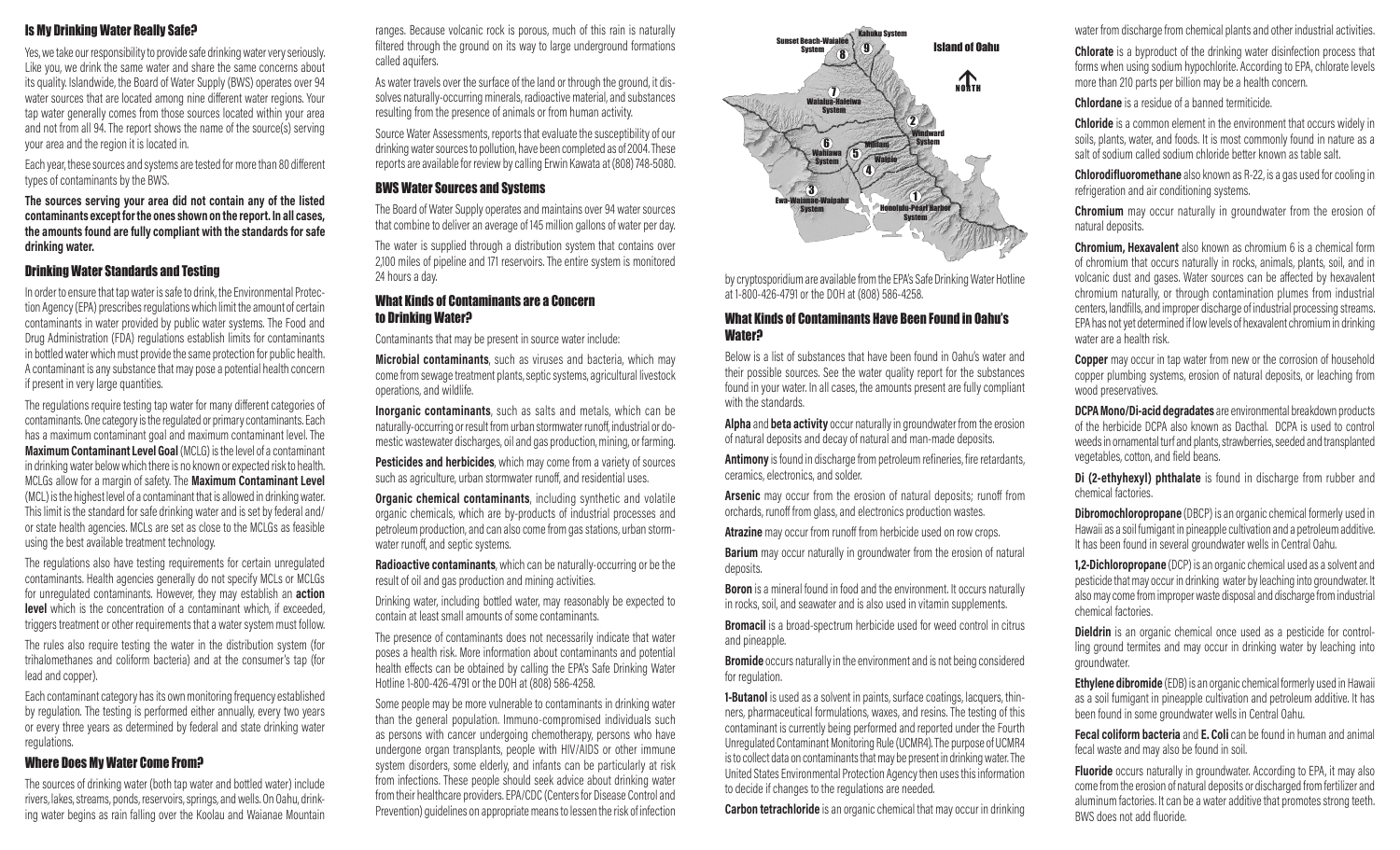## **The water quality monitoring results are presented below.**

### The water sources serving this address are:

| <b>Source Name</b>   | <b>Origin of Water</b> | <b>Treatment</b> | Region        |
|----------------------|------------------------|------------------|---------------|
| a) Kaluanui Wells    | Groundwater            | Chlorination     | 2             |
| b) Maakua Well       | Groundwater            | Chlorination     | C             |
| c) Punaluu Wells II  | Groundwater            | Chlorination     | っ             |
| d) Punaluu Wells III | Groundwater            | Chlorination     | C             |
| e) Waihee Tunnel     | Groundwater            | Chlorination     | $\mathcal{P}$ |
|                      |                        |                  |               |
|                      |                        |                  |               |
|                      |                        |                  |               |
|                      |                        |                  |               |
|                      |                        |                  |               |

### **Source Water Monitoring**

The substances detected in these sources are shown below. If a substance is not shown, then it was not detected. **Regulated Contaminants (2)**

|                    | Sample | <b>Highest</b> |         | Range          |                | <b>MCL</b> | <b>MCLG</b> |                         |
|--------------------|--------|----------------|---------|----------------|----------------|------------|-------------|-------------------------|
| <b>Contaminant</b> | Year   | Unit           | Average | <b>Minimum</b> | <b>Maximum</b> | (Allowed)  | (Goal)      | <b>Found in Sources</b> |
| Barium             | 2020   | ppm            | 0.006   | 0.003          | 0.006          | 2.000      | 2.000       | All Sources             |
| Chromium           | 2020   | ppb            | 2.500   | 1.200          | 2.500          | 100.000    | 100.000     | All Sources             |
| <b>Nitrate</b>     | 2020   | ppm            | 0.190   | 0.160          | 0.190          | 10.000     | 10.000      | b,e                     |
|                    |        |                |         |                |                |            |             |                         |
|                    |        |                |         |                |                |            |             |                         |
|                    |        |                |         |                |                |            |             |                         |
|                    |        |                |         |                |                |            |             |                         |
|                    |        |                |         |                |                |            |             |                         |
|                    |        |                |         |                |                |            |             |                         |
|                    |        |                |         |                |                |            |             |                         |

### **Definitions:MCL Maximum Contaminant Level. The highest level of a contaminant that is allowed in drinking water. MCLs are set as close to the MCLGs as**

|                        | feasible using the best available treatment technology.                                                                                                                            |
|------------------------|------------------------------------------------------------------------------------------------------------------------------------------------------------------------------------|
| <b>MCLG</b>            | Maximum Contaminant Level Goal. The level of a contaminant in drinking water below which there is no known or expected risk to health. MCGLs<br>allows for a margin of safety.     |
| GAC                    | <b>Granular Activated Carbon Filtration</b>                                                                                                                                        |
| <b>Health Advisory</b> | An estimate of acceptable drinking water levels for a chemical substance based on health effects information. Health advisory is not a legally<br>enforceable standard.            |
| CFU/100ml              | Colony forming units per 100 milliliter                                                                                                                                            |
| mrem/yr                | Millirems Per Year (A measure of Radiation)                                                                                                                                        |
| pCi/L                  | <b>Picocuries Per Liter (A measure of Radioactivity)</b>                                                                                                                           |
| ppb                    | Parts per billion or Micrograms per Liter                                                                                                                                          |
| ppm                    | Parts per million or Milligrams per liter                                                                                                                                          |
| ppt                    | Parts per Trillion or Nanograms per liter                                                                                                                                          |
| <b>NQ</b>              | Not Quantifiable ( <means "less="" td="" than")<=""></means>                                                                                                                       |
| <b>NYA</b>             | <b>Not Yet Applicable</b>                                                                                                                                                          |
| N/A                    | <b>Not Applicable</b>                                                                                                                                                              |
| <b>ND</b>              | <b>Not Detected</b>                                                                                                                                                                |
|                        | EPA considers 50 pCi/L to be the level of concern for beta particles                                                                                                               |
| (1)                    | Analysis by the State of Hawaii Department of Health                                                                                                                               |
| (2)                    | Analysis by the Honolulu Board Of Water Supply. Questions, call 748-5370.                                                                                                          |
| LRAA                   | Locational running annual average is the average of sample analytical results for samples taken at a particular monitoring location during the<br>previous four calendar quarters. |
|                        |                                                                                                                                                                                    |

**MRDLMaximum residual disinfectant level: The highest level of a disinfectant allowed in drinking water.**

**MRDLGMaximum residual disinfectant level goal: The level of a drinking water disinfectant below which there is no known or expected risk to health.**

## **Unregulated Contaminants (Do not have designated maximum limits but require monitoring)**

|                      | <b>Tested</b> | Sample |      | <b>Highest</b> | Range          |                | Health          |                         |
|----------------------|---------------|--------|------|----------------|----------------|----------------|-----------------|-------------------------|
| <b>Contaminant</b>   | By            | Year   | Unit | Average        | <b>Minimum</b> | <b>Maximum</b> | <b>Advisory</b> | <b>Found in Sources</b> |
| Chlorate             | (2)           | 2020   | ppb  | 49.000         | 15.000         | 49.000         | 210.000         | a,b,c,e                 |
| Chloride             | (2)           | 2020   | ppm  | 180,000        | 16,000         | 180.000        | $250**$         | All Sources             |
| Chromium, Hexavalent | (2)           | 2020   | ppb  | 2.400          | 1.300          | 2.400          | 13,000          | a,b,c,e                 |
| Sodium               | (2)           | 2020   | ppm  | 36,000         | 13,000         | 36,000         | 60.000          | All Sources             |
| Strontium            | (2)           | 2020   | ppb  | 190.000        | 46,000         | 190.000        | 4000.000        | a,b,c,e                 |
| Sulfate              | (2)           | 2020   | ppm  | 20,000         | 2.600          | 20,000         | $250**$         | All Sources             |
| Vanadium             | (2)           | 2020   | ppb  | 10.000         | 7.200          | 10.000         | 21.000          | a,b,c,e                 |
|                      |               |        |      |                |                |                |                 |                         |
|                      |               |        |      |                |                |                |                 |                         |
|                      |               |        |      |                |                |                |                 |                         |
|                      |               |        |      |                |                |                |                 |                         |
|                      |               |        |      |                |                |                |                 |                         |
|                      |               |        |      |                |                |                |                 |                         |

**\*\*Secondary Maximum Containment Levels (SMCLs) are standards established as guidelines to assist public water systems in managing the aesthetics quality (taste, odor, and color) of drinking water. EPA does not enforce SMCLs.**

# **Distribution System Monitoring**

# **Disinfection By-Products (2)**

|                                |                              |      |      |            | <b>Highest</b> | <b>MCL</b> |                    |
|--------------------------------|------------------------------|------|------|------------|----------------|------------|--------------------|
| <b>System Name</b>             | <b>Contaminant</b>           | Unit | Min  | Max        | <b>LRAA</b>    | (Allowed)  | <b>MCLG (Goal)</b> |
| Honolulu-Windward-Pearl Harbor | <b>Total Trihalomethanes</b> | ppb  | 0.00 | 13.00      | 8.50           | 80         | None               |
|                                | Haloacetic Acids (HAA5)      | ppb  | 0.00 | 2.20       | 0.70           | 60         | None               |
|                                |                              |      |      |            |                | <b>MCL</b> |                    |
|                                |                              | Unit | Min  | <b>Max</b> | Average        | (Allowed)  | <b>MCLG (Goal)</b> |
|                                | Haloacetic Acids (HAA6BR)    | ppb  | 0.00 | 1.50       | 0.82           | <b>NYA</b> | <b>NYA</b>         |
|                                | Haloacetic Acids (HAA9)      | ppb  | 0.00 | .50        | 0.82           | <b>NYA</b> | <b>NYA</b>         |

### **Microbial Contaminants (2)**

| <b>System Name</b>                                                                                                                                                                                  | Contaminant | <b>Number of positive</b><br>E. coli samples found | Violation<br>(Yes/No) | Number of assessments<br>required to perform | Major sources in drinking<br>water |  |  |  |
|-----------------------------------------------------------------------------------------------------------------------------------------------------------------------------------------------------|-------------|----------------------------------------------------|-----------------------|----------------------------------------------|------------------------------------|--|--|--|
| Honolulu-Windward-Pearl Harbor                                                                                                                                                                      | E. Coli     |                                                    | No                    |                                              | Human and animal fecal waste       |  |  |  |
| Level 1 Assessment: A Level 1 assessment is a study of the water system to identify potential problems and determine (if possible) why total coliform bacteria have been found in our water system. |             |                                                    |                       |                                              |                                    |  |  |  |

Level 2 Assessment: A Level 2 assessment is a very detailed study of the water system to identify potential problems and determine (if possible) why an E. coli MCL violation has occurred and/or why total coliform bacteria **have been found in our water system on multiple occasions.**

### **Residual Chlorine (2)**

|                                | Sample |      | Lowest<br><b>Monthly</b> | <b>Highest</b><br><b>Monthly</b> | Running<br>Annual |             |              |
|--------------------------------|--------|------|--------------------------|----------------------------------|-------------------|-------------|--------------|
| <b>System Name</b>             | Year   | Unit | Average                  | Average                          | Average           | <b>MRDL</b> | <b>MRDLG</b> |
| Honolulu-Windward-Pearl Harbor | 2020   | ppm  | 0.29                     | 0.33                             | 0.30              |             |              |

### **Lead/Copper Testing (2)**

|             |        |      | 90th       |        |                     |
|-------------|--------|------|------------|--------|---------------------|
|             | Sample |      | Percentile | Action | # Samples Above     |
| Contaminant | Year   | Unit | Reading    | Level  | <b>Action Level</b> |
| Copper      | 2018   | ppm  | 0.029      | .300   |                     |
| Lead        | 2018   | ppb  | < 1.000    | 15.000 |                     |

No violations found for calendar year 2020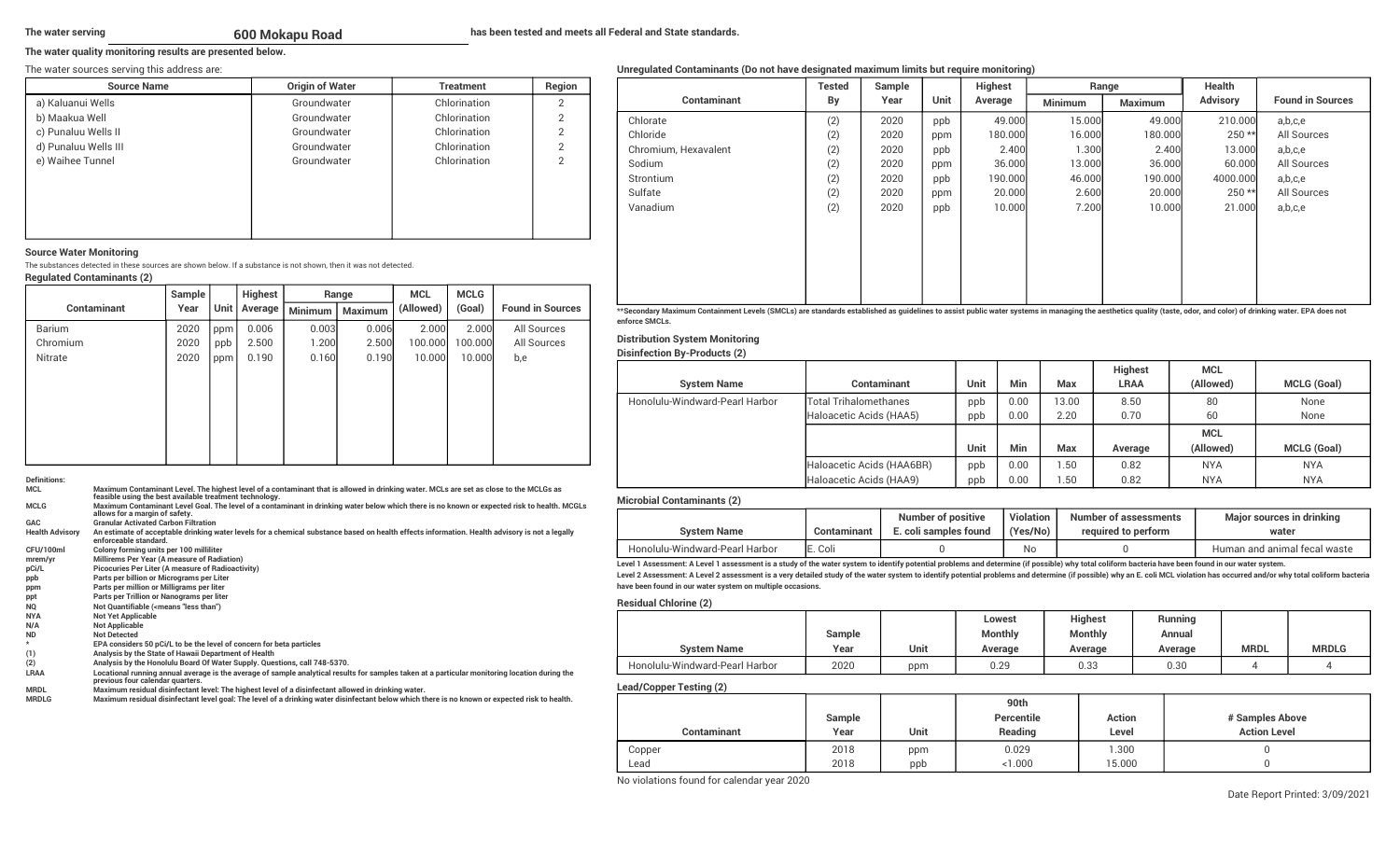**Water Quality Report** 



# **Joint Base Pearl Harbor-Hickam Water System**

# *(Waiawa, Halawa & Red Hill Sources)*

**This report meets federal and state requirements for Consumer Confidence Reports. This report is updated annually and reflects monitoring data collected up to Dec. 31, 2020.** 

**The Navy is pleased to provide you with this year's annual Water Quality Report for the Joint Base Pearl Harbor-Hickam Water System.** 

**This pamphlet provides information about the water that has been delivered to you over the past year. It describes where your water comes from, what it contains, and how it compares to standards for safe drinking water.** 

**Our goal is, and always has been, to provide you safe and dependable drinking water.** 

# **Water Provider**

**The Naval Facilities Engineering Systems Command (NAVFAC) Hawaii operates the water system servicing your area. As the Navy water provider in the State of Hawaii (State), we primarily supply water to military installations and housing.** 

# **Drinking Water Standards**

**The Environmental Protection Agency (EPA) and State regulations require us to test your water for contaminants on a regular basis, making sure it is safe to drink, and to report our results accordingly.** 

**To ensure that tap water is safe to drink, EPA prescribes regulations which limit the amount of certain contaminants in water provided by public water systems. The Food and Drug Administration does the same for bottled water.** 

**In the latest compliance monitoring period, we conducted tests for over 70 contaminants that have potential for being found in your drinking water. Tables 1-1, 1-2, 1-3, 1-4, 1-5, and 1-6 show the levels of concentrations of regulated contaminants found in your water. In all cases, the levels measured met both EPA and State requirements for safe drinking water.** 

**We are continually working to protect your drinking water from contaminants. The State's Department of Health completed the Source Water Assessment in 2004. This document identifies the susceptibility of your water supply to contamination. The source water assessment is available for review by contacting NAVFAC Hawaii Public Affairs, at 808-471-7300.** 

# **Source of Water**

**Your drinking water comes from three ground water sources: Waiawa, Halawa, and Red Hill. Ground water**  **is naturally filtered as it travels from the surface to the aquifer below ground. The water is pumped up from the aquifer, disinfected, fluoridated, and piped into the distribution system.** 

**For a limited time during 2020:** 

 **The Manana housing area was supplemented with water from the Honolulu Board of Water Supply's (BWS) Pearl City Shaft and Well 1.**

# **Possible Source of Contaminants**

**The sources of drinking water (both tap water and bottled water) include: rivers, lakes, streams, ponds, reservoirs, springs and wells. As water travels over the surface of the land or through the ground, it dissolves naturally-occurring minerals. It can also pick up other substances resulting from the presence of animals or human activity. Drinking water, including bottled water, may reasonably be expected to contain at least small amounts of some contaminants. The presence of contaminants does not necessarily indicate that the water poses a health risk.** 

**More information about contaminants and potential health effects can be obtained by calling the EPA's Safe Drinking Water Hotline at 1-800-426-4791.** 

# **Potential Contaminants**

# **Contaminants that may be present in your source water include:**

**Microbial contaminants** – such as viruses and bacteria, which may come from sewage treatment plants, septic systems, agricultural livestock operations, and wildlife.

**Inorganic contaminants** – such as salts and metals, which can be naturally-occurring or result from urban storm water runoff, industrial or domestic wastewater discharges, oil and gas production, mining, or farming.

**Pesticides and herbicides** – which may come from a variety of sources such as agriculture, urban storm water runoff, and residential uses.

**Organic chemical contaminants** – including synthetic and volatile organic chemicals, which are byproducts of industrial processes and petroleum production, and can also come from gas stations, urban storm water runoff, and septic systems.

**Radionuclide contaminants** – which can be naturally-occurring or be the result of oil and gas production and mining activities.

**Lead** – If present, elevated levels of lead can cause serious health problems, especially for pregnant women and young children. Lead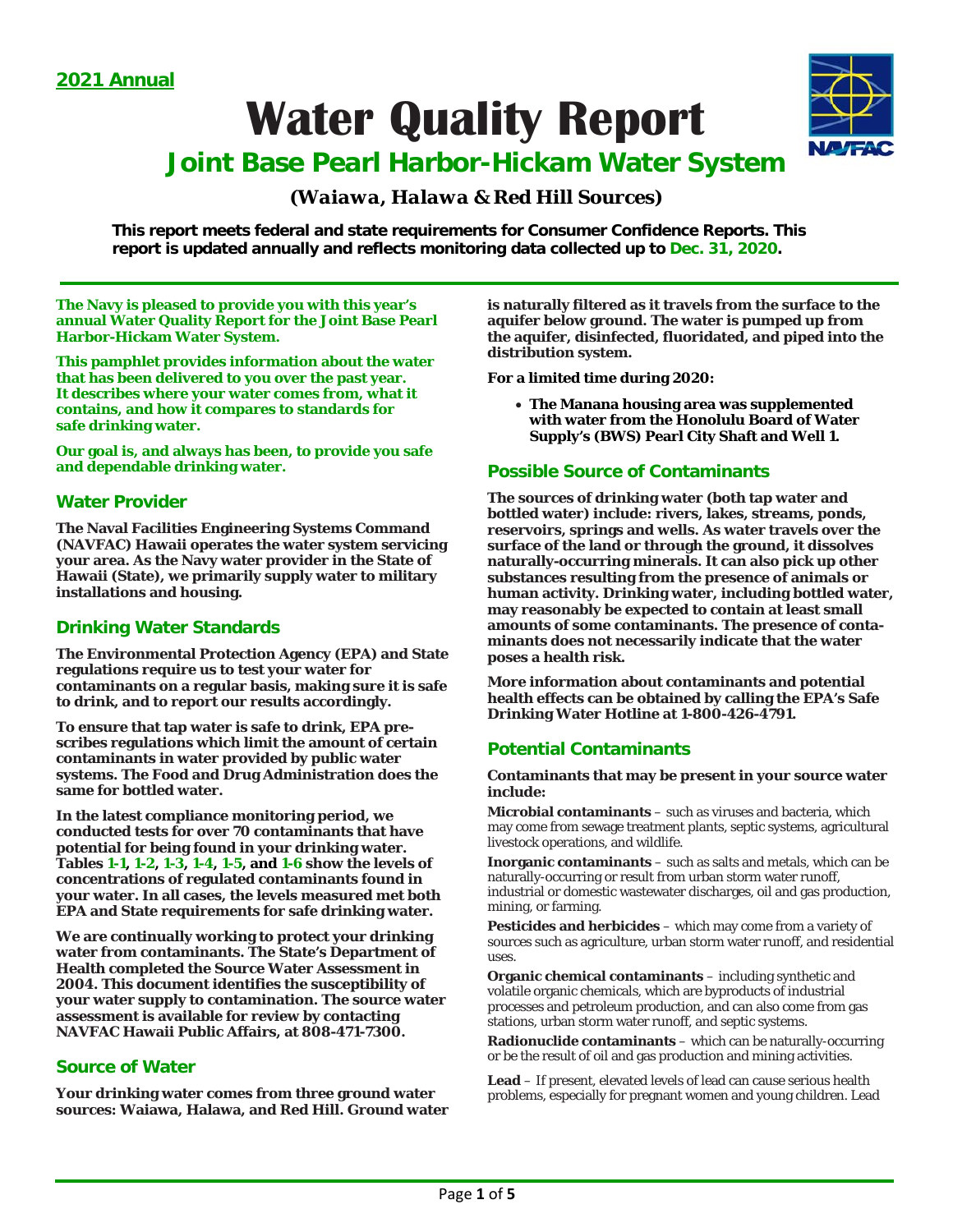in drinking water is primarily from materials and components associated with service lines and home plumbing. NAVFAC Hawaii is responsible for providing high quality drinking water, but cannot control the variety of materials used in plumbing components. When your water has been sitting for several hours, you can minimize the potential for lead exposure by flushing your tap for 30 seconds to two minutes before using water for drinking or cooking. If you are concerned about lead in your water, you may wish to have your water tested. Information on lead in drinking water, testing methods, and steps you can take to minimize exposure is available at *www. epa.gov/safewater/lead.* 

# **Navy Water Requirements**

**In accordance with Navy policy, chlorine and fluoride are added to your water supply after the water is pumped from the ground. We try to maintain the Navy's recommended concentration of approximately 0.7 ppm for fluoride and 0.2 ppm for chlorine throughout the distribution system.** 

# **2020 Testing at Red Hill Shaft**

**In January 2014, a fuel release from Tank #5 at the Red Hill Underground Fuel Storage Facility was reported. As a proactive measure and in accordance with the 2014 Transition Plan executed between the Navy and the State Department of Health, we have been conducting testing at the Red Hill Drinking Water Shaft above what is required by drinking water regulation for several years which includes volatile organic compound (VOC), semi-volatile organic** 

**compound (SVOC), lead, and total petroleum hydrocarbon-diesel (TPH-d). Table 1-6 shows the levels of contaminants detected at the Red Hill Drinking Water Shaft in 2020. We will continue to conduct this testing and include the test results in the future Water Quality Reports.** 

# **Concerns/Additional Copies**

**NAVFAC Hawaii does not have routine meetings about the water system. For questions and/or information, please contact NAVFAC Hawaii Public Affairs at 808- 471-7300. For additional copies of this and other Navy water reports, go to:** 

- *www.cnic.navy.mil/regions/cnrh/om/environmental/water\_ quality\_information.html*
- *www.navfac.navy.mil/navfac\_worldwide/pacific/fecs/hawaii/ about\_us/hawaii\_documents/Reports.html*

*Please share this information with all other people who drink this water, especially those who may not have received this notice.* 

# **Official Address**

**Naval Facilities Engineering Systems Command, Hawaii 400 Marshall Road, JBPHH, HI 96860-3139**

**Printed June 2021** 

# **Water Quality Data Table**

**The following tables list contaminants which were detected during the latest round of sampling required by EPA and State regulations. The water samples were collected from either the source water or distribution system and analyzed by the State, BWS and/or NAVFAC Hawaii. The presence of contaminants does not necessarily indicate that the water poses a health risk. You may obtain more information about contaminants and potential health effects by calling the EPA's Safe Drinking Water Hotline 1-800-426-4791 or the State's Department of Health at 808-586-4258.** 

| Table 1-1<br><b>Contaminants in the Navy's Source Water</b> |                         |                       |                                         |                                     |                                 |                                                                                                       |                  |  |  |  |  |
|-------------------------------------------------------------|-------------------------|-----------------------|-----------------------------------------|-------------------------------------|---------------------------------|-------------------------------------------------------------------------------------------------------|------------------|--|--|--|--|
| <b>Contaminants (units)</b>                                 | <b>MCL</b><br>(Allowed) | <b>MCLG</b><br>(Goal) | <b>Highest Level</b><br><b>Detected</b> | <b>Range of</b><br><b>Detection</b> | <b>Year of</b><br><b>Sample</b> | <b>Typical Sources of Contaminants</b>                                                                | <b>Violation</b> |  |  |  |  |
| <b>Inorganic Contaminants</b>                               |                         |                       |                                         |                                     |                                 |                                                                                                       |                  |  |  |  |  |
| Barium (ppm)                                                | $\overline{2}$          | $\overline{2}$        | 0.02                                    | $nd - 0.02$                         | 2017 <sup>1</sup>               | Erosion of natural deposits                                                                           | <b>No</b>        |  |  |  |  |
| Chromium (total) (ppb)                                      | 100                     | 100                   | 2.1                                     | $nd - 2.1$                          | 20171                           | Naturally-occurring                                                                                   | <b>No</b>        |  |  |  |  |
| Fluoride (ppm)                                              | 4                       | 4                     | 0.77                                    | $nd - 0.77$                         | 2020                            | Erosion of natural deposits; Water<br>additive which promotes strong<br>teeth                         | <b>No</b>        |  |  |  |  |
| Lead (ppb)                                                  | 15                      | 0                     | 10.1                                    | $nd - 10.1$                         | 20191                           | Residue from man-made pollution<br>such as auto emissions and paint;<br>lead pipe, casing, and solder | <b>No</b>        |  |  |  |  |
| Nitrate (ppm)                                               | 10                      | 10                    | 2.0                                     | $0.52 - 2.0$                        | 2020                            | Runoff from fertilizer use; Erosion of<br>natural deposits                                            | <b>No</b>        |  |  |  |  |
| <b>Organic Contaminants</b>                                 |                         |                       |                                         |                                     |                                 |                                                                                                       |                  |  |  |  |  |
| Chlordane (ppb)                                             | $\overline{2}$          | $\Omega$              | 0.36                                    | $nd - 0.36$                         | 2017 <sup>1</sup>               | Residue of banned termiticide                                                                         | <b>No</b>        |  |  |  |  |
| Heptachlor epoxide (ppt)                                    | 200                     | 0                     | 20                                      | $nd - 20$                           | 2017 <sup>1</sup>               | Breakdown of heptachlor (banned<br>pesticide)                                                         | <b>No</b>        |  |  |  |  |
| Unregulated Contaminants <sup>2</sup>                       |                         |                       |                                         |                                     |                                 |                                                                                                       |                  |  |  |  |  |
| Bromide (ppb)                                               | n/a                     | n/a                   | 765                                     | 124 - 765                           | 20181                           | Naturally-occurring                                                                                   | n/a              |  |  |  |  |
| Chloride (ppm)                                              | 250 <sup>3</sup>        | n/a                   | 235                                     | $34 - 235$                          | 2020                            | Naturally-occurring                                                                                   | n/a              |  |  |  |  |
| Dieldrin (ppb)                                              | n/a                     | n/a                   | 0.05                                    | $nd - 0.05$                         | 20171                           | Residue of banned insecticide                                                                         | n/a              |  |  |  |  |
| Manganese (ppb)                                             | n/a                     | n/a                   | 1.20                                    | $nd - 1.20$                         | 20181                           | Naturally-occurring                                                                                   | n/a              |  |  |  |  |
| Sodium (ppm)                                                | n/a                     | n/a                   | 124                                     | $26 - 124$                          | 2017 <sup>1</sup>               | Naturally-occurring                                                                                   | n/a              |  |  |  |  |
| Sulfate (ppm)                                               | 2503                    | n/a                   | 46                                      | nd - 46                             | 2020                            | Naturally-occurring                                                                                   | n/a              |  |  |  |  |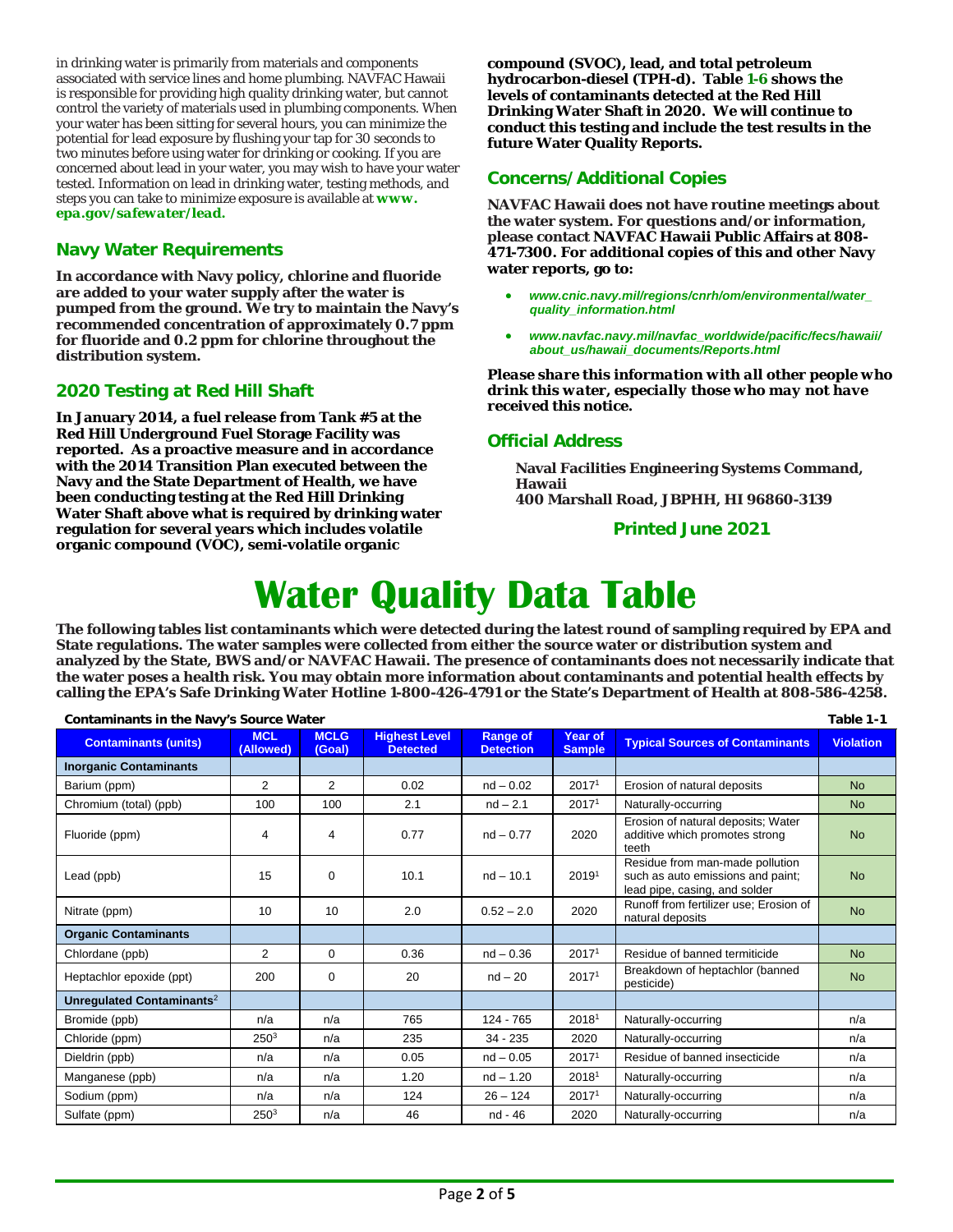# **Contaminants in the BWS Source Water (Serving Manana Housing) Table 1-2 Table 1-2 Table 1-2**

| <b>Contaminants (units)</b>           | <b>MCL</b><br>(Allowed) | <b>MCLG</b><br>(Goal) | <b>Highest</b><br><b>Average Level</b><br><b>Detected</b> | <b>Range of</b><br><b>Detection</b> | Year of<br><b>Sample</b> | <b>Typical Sources of Contaminants</b>                                        | <b>Violation</b> |
|---------------------------------------|-------------------------|-----------------------|-----------------------------------------------------------|-------------------------------------|--------------------------|-------------------------------------------------------------------------------|------------------|
| <b>Regulated Contaminants</b>         |                         |                       |                                                           |                                     |                          |                                                                               |                  |
| 1,2,3-Trichloropropane (ppb)          | 0.6                     | 0                     | 0.050                                                     | $0.047 - 0.052$                     | 2020                     | Fumigant previously used in<br>agriculture                                    | <b>No</b>        |
| Barium (ppm)                          | 2                       | 2                     | 0.004                                                     | $0.003 - 0.004$                     | 2020                     | Erosion of natural deposits                                                   | <b>No</b>        |
| Chromium (ppb)                        | 100                     | 100                   | 1.3                                                       | 1.3                                 | 2020                     | Naturally-occurring                                                           | <b>No</b>        |
| Fluoride (ppm)                        | 4                       | 4                     | 0.068                                                     | $0.058 - 0.068$                     | 2020                     | Erosion of natural deposits; Water<br>additive which promotes strong<br>teeth | <b>No</b>        |
| Nitrate (ppm)                         | 10                      | 10                    | 0.970                                                     | $0.690 - 0.970$                     | 2020                     | Runoff from fertilizer use; Erosion of<br>natural deposits                    | <b>No</b>        |
| Unregulated Contaminants <sup>2</sup> |                         |                       |                                                           |                                     |                          |                                                                               |                  |
| Chlorate (ppb)                        | n/a                     | n/a                   | 26                                                        | $22 - 26$                           | 2020                     | Byproduct of the disinfection<br>process                                      | n/a              |
| Chloride (ppm)                        | 250 <sup>3</sup>        | n/a                   | 61                                                        | $37 - 61$                           | 2020                     | Naturally-occurring                                                           | n/a              |
| Chromium, hexavalent (ppb)            | n/a                     | n/a                   | 1.4                                                       | $1.3 - 1.4$                         | 2020                     | Naturally-occurring                                                           | n/a              |
| Dieldrin (ppb)                        | n/a                     | n/a                   | 0.008                                                     | nd - 0.016                          | 2020                     | Residue of banned pesticide                                                   | n/a              |
| Sodium (ppm)                          | n/a                     | n/a                   | 37                                                        | $30 - 37$                           | 2020                     | Naturally-occurring                                                           | n/a              |
| Strontium (ppb)                       | n/a                     | n/a                   | 79                                                        | 54-79                               | 2020                     | Naturally-occurring                                                           | n/a              |
| Sulfate (ppm)                         | 2503                    | n/a                   | 14                                                        | $9.4 - 14$                          | 2020                     | Naturally-occurring                                                           | n/a              |
| Vanadium (ppb)                        | n/a                     | n/a                   | 11                                                        | 11                                  | 2020                     | Naturally-occurring                                                           | n/a              |

# **Contaminants in the Distribution System Table 1-3**

| Containmants in the Distribution System<br>14 JUNE 1-3<br><b>MCLG</b><br><b>Highest Level</b><br><b>MCL</b><br>Year of<br><b>Range of</b><br><b>Typical Sources of Contaminants</b><br><b>Contaminants (units)</b><br><b>Sample</b><br>(Allowed)<br>(Goal)<br><b>Detected</b><br><b>Detection</b><br>Corrosion of household plumbing<br>05 |            |     |                   |             |       |                                                                               |                  |  |
|--------------------------------------------------------------------------------------------------------------------------------------------------------------------------------------------------------------------------------------------------------------------------------------------------------------------------------------------|------------|-----|-------------------|-------------|-------|-------------------------------------------------------------------------------|------------------|--|
|                                                                                                                                                                                                                                                                                                                                            |            |     |                   |             |       |                                                                               | <b>Violation</b> |  |
| Copper (ppm)                                                                                                                                                                                                                                                                                                                               | $AL = 1.3$ | 1.3 | 0.09 <sup>4</sup> |             | 20191 | systems; Erosion of natural<br>deposits                                       | No.              |  |
| Fluoride (ppm)                                                                                                                                                                                                                                                                                                                             |            | 4   | 1.16              | $nd - 1.16$ | 2020  | Erosion of natural deposits; Water<br>additive which promotes strong<br>teeth | <b>No</b>        |  |

| <b>Disinfection Agent</b>   |                          |                        |                                  |                                     |                          |                                            |                  |  |
|-----------------------------|--------------------------|------------------------|----------------------------------|-------------------------------------|--------------------------|--------------------------------------------|------------------|--|
| <b>Contaminants (units)</b> | <b>MRDL</b><br>(Allowed) | <b>MRDLG</b><br>(Goal) | <b>Highest</b><br><b>Average</b> | <b>Range of</b><br><b>Detection</b> | Year of<br><b>Sample</b> | <b>Typical Sources of Contaminants</b>     | <b>Violation</b> |  |
| Residual Chlorine (ppm)     |                          |                        | $0.5^6$                          | $0.2 - 1.0$                         | 2020                     | Water additive used to control<br>microbes | <b>No</b>        |  |

| <b>Disinfection Byproducts</b> |                         |                       |                                         |                                     |                          |                                             | Table 1-5        |
|--------------------------------|-------------------------|-----------------------|-----------------------------------------|-------------------------------------|--------------------------|---------------------------------------------|------------------|
| <b>Contaminants (units)</b>    | <b>MCL</b><br>(Allowed) | <b>MCLG</b><br>(Goal) | <b>Highest Level</b><br><b>Detected</b> | <b>Range of</b><br><b>Detection</b> | Year of<br><b>Sample</b> | <b>Typical Sources of Contaminants</b>      | <b>Violation</b> |
| Total Trihalomethanes (ppb)    | 80                      | n/a                   | 3.7                                     | 3.7                                 | 2020                     | Byproduct of drinking water<br>disinfection | <b>No</b>        |

# **2020 Testing – Red Hill Shaft Table 1-6**

| <b>Contaminants (units)</b> | <b>MCL</b><br>(Allowed) | <b>MCLG</b><br>(Goal) | <b>DOH EAL</b> | <b>Highest Level Detected</b> | <b>Range of Detection</b> | <b>Violation</b> |
|-----------------------------|-------------------------|-----------------------|----------------|-------------------------------|---------------------------|------------------|
| TPH-d, C8-C18 (ppb)         | n/a                     | n/a                   | 400            | 4907                          | $nd - 490$                | n/a              |
| Lead (ppb)                  | $AL = 15$               |                       | 15             | 0.66                          | $nd - 0.66$               | <b>No</b>        |
| DOC (ppm)                   | n/a                     | n/a                   | n/a            |                               | $nd - 1.4$                | n/a              |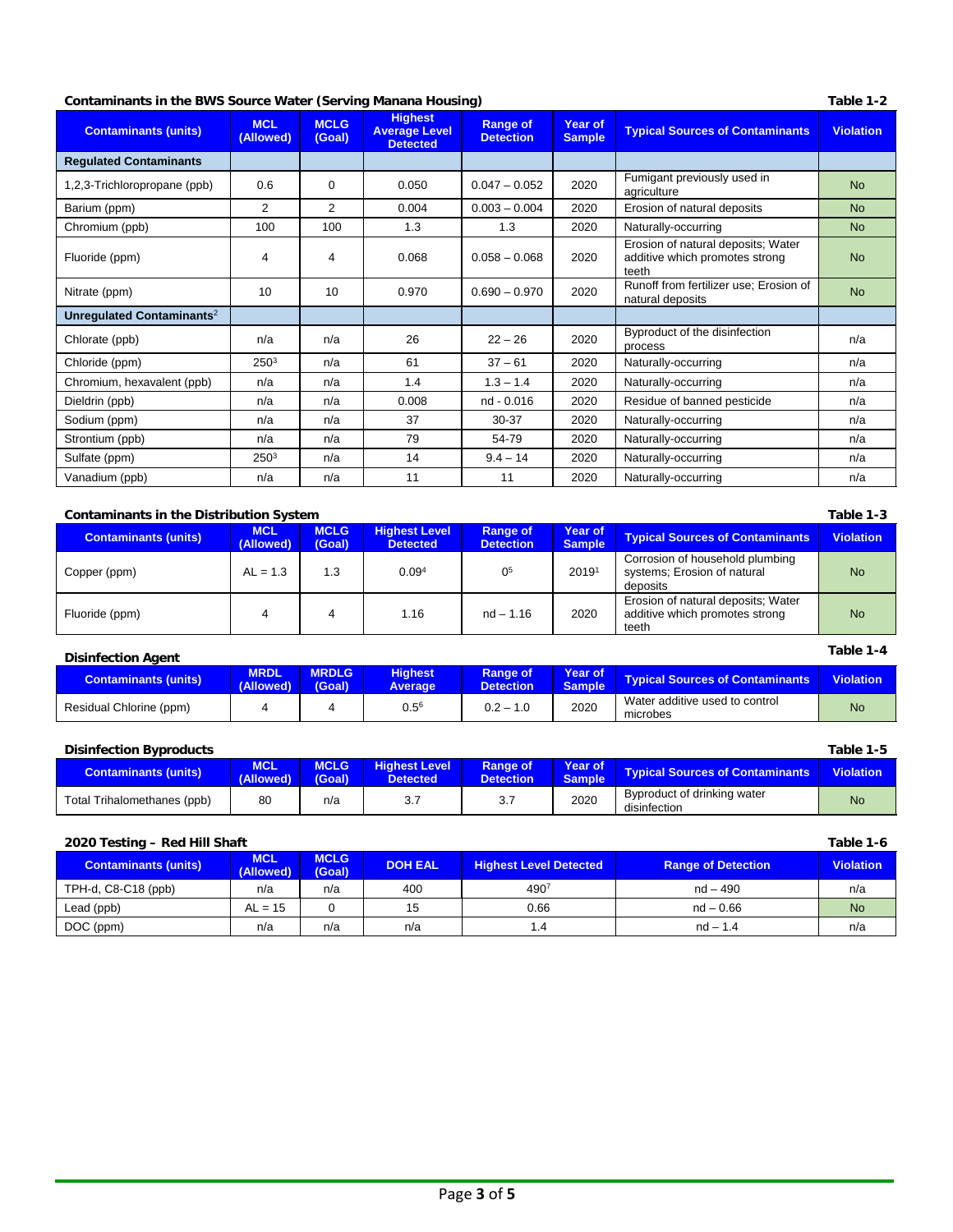# **Table Definitions:**

- **AL Action Level.** The concentration of a contaminant which, if exceeded, triggers treatment or other requirements which a water system must follow.
- **DOH EAL Department of Health Environmental Action Level.** Risk-based levels published by DOH for compounds that do not have promulgated MCL values
- **MCL Maximum Contaminant Level.** The highest level of a contaminant that is allowed in drinking water. MCLs are set as close to the MCLGs as feasible using the best available treatment technology.
- **MCLG Maximum Contaminant Level Goal.** The level of a contaminant in drinking water below which there is no known or expected risk to health. MCLGs allow for a margin of safety.
- **MRDL Maximum Residual Disinfectant Level**. The highest level of a disinfectant allowed in drinking water. There is convincing evidence that addition of a disinfectant is necessary for control of microbial contaminants.
- **MRDLG Maximum Residual Disinfectant Level Goal**. The level of a drinking water disinfectant below which there is no known or expected risk to health. MRDLGs do not reflect the benefits of the use of disinfectants to control microbial contamination.
- **TPH-d** Total Petroleum Hydrocarbons as diesel fuel.

# **Table Abbreviations:**

| n/a not applicable.                  | <b>ppb</b> parts per billion or micrograms per liter. |
|--------------------------------------|-------------------------------------------------------|
| nd not detectable at testing limits. | <b>ppm</b> parts per million or milligrams per liter. |

**ppt** parts per trillion or nanograms per liter.

# **Table Notes:**

- 1. The State and EPA require us to monitor for certain contaminants less than once per year because the concentrations of these contaminants are not expected to vary significantly from year to year. The date of the oldest sample collected is as indicated.
- 2. These results are for informational purposes. There are no set standards. EPA will use this data to help determine where certain contaminants occur and whether it needs to regulate these contaminants. At this time, these contaminants do not have MCLs or MCLGs.
- 3. These are Secondary Maximum Contaminant Levels not enforced by EPA.
- 4. 90<sup>th</sup> percentile value of the samples collected.
- 5. Number of samples above the action level.
- 6. After each quarter, a running average is calculated using the preceding 12 months of data. The posted amount is the highest running average for the year.
- 7. One TPH-d (C8-C18) EAL exceedance occurred during 2020 testing on a post-chlorination sample. Pre-chlorination samples are believed to be more representative of any potential contact with fuels stored at the Red Hill Bulk Fuel Storage Facility and TPH-d (C8-C18) was not detectable at testing limits for all 2020 pre-chlorination samples. Hawaii Department of Health (HDOH) and the Navy will continue to conduct testing and include results in future Water Quality Reports.

**Note: Some people may be more vulnerable to contaminants in drinking water than the general population. Immuno-compromised persons such as persons with cancer undergoing chemotherapy, persons who have undergone organ transplants, people with HIV/AIDS or other immune system disorders, some elderly, and infants can be particularly at risk from infections. These people should seek advice about drinking water from their health care providers. EPA/CDC guidelines on appropriate means to lessen the risk of infection by Cryptosporidium and other microbial contaminants are available from the EPA's Safe Drinking Water Hotline 1-800-426-4791.**